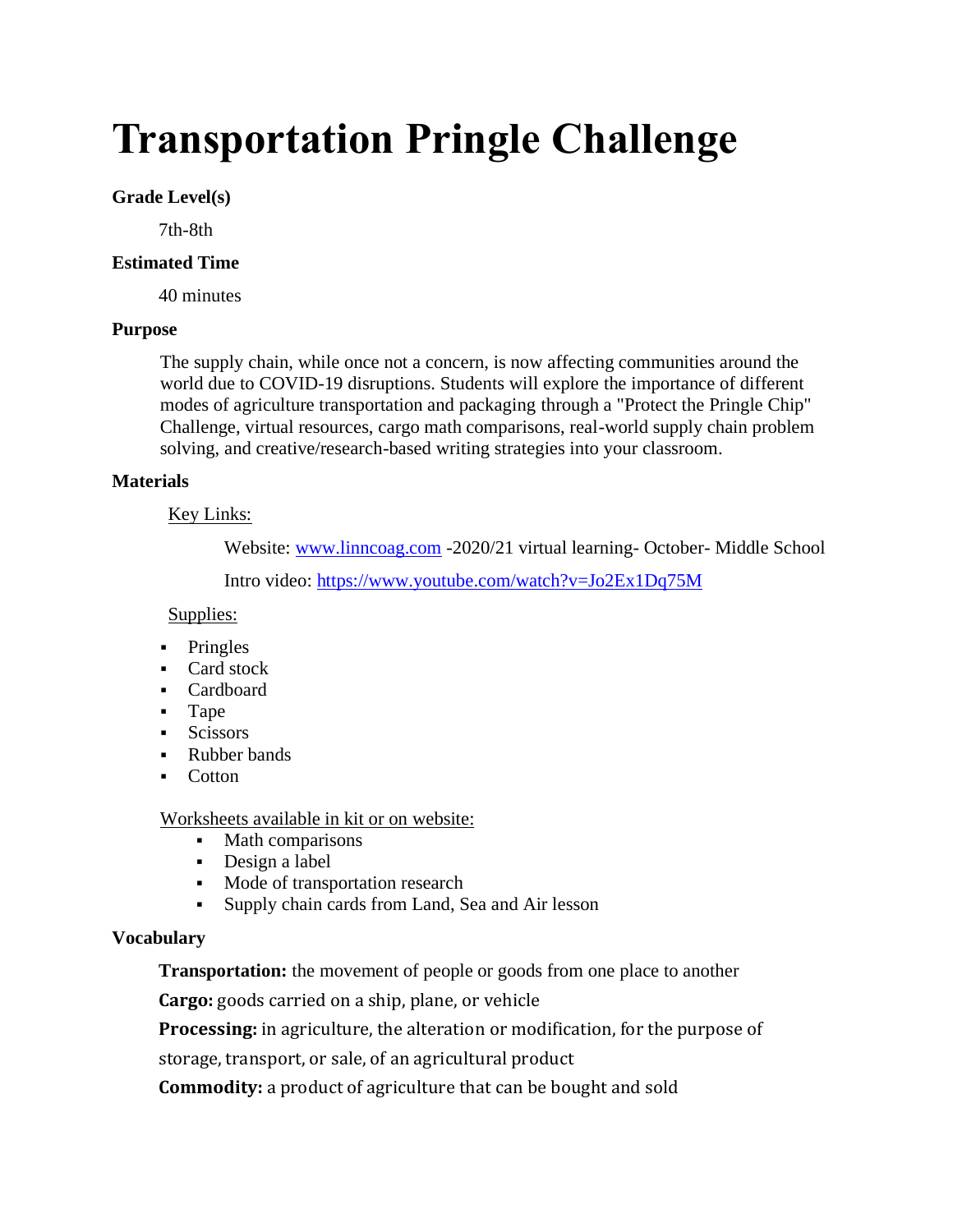**Perishable:** likely to spoil or decay

**Export:** to send goods or materials to another country

**Import:** to receive goods or materials from another country

## **Interest Approach – Engagement**

Read one of the supply chain blog posts together as a class or split the class up into small group and have each group read a different blog post. Hold a classroom discussion. *What did you learn in the article? What are the challenges? Have you thought about the supply chain before?*

▪Supply chain blog post:

- Plenty of pigs on the farm and meat shortages at the grocery store. [https://www.iowafarmbureau.com/Article/Plenty-of-pigs-on-farms-and-meat](https://www.iowafarmbureau.com/Article/Plenty-of-pigs-on-farms-and-meat-shortages-at-the-grocery-store-how-does-that-happen)[shortages-at-the-grocery-store-how-does-that-happen](https://www.iowafarmbureau.com/Article/Plenty-of-pigs-on-farms-and-meat-shortages-at-the-grocery-store-how-does-that-happen)
- The raw story [https://www.rawstory.com/2020/04/here-is-why-dairy-farmers](https://www.rawstory.com/2020/04/here-is-why-dairy-farmers-are-dumping-milk-even-as-americans-are-going-hungry/)[are-dumping-milk-even-as-americans-are-going-hungry/](https://www.rawstory.com/2020/04/here-is-why-dairy-farmers-are-dumping-milk-even-as-americans-are-going-hungry/)
- Dumping milk [https://www.cnn.com/2020/04/15/business/milk-dumping](https://www.cnn.com/2020/04/15/business/milk-dumping-coronavirus/index.html)[coronavirus/index.html](https://www.cnn.com/2020/04/15/business/milk-dumping-coronavirus/index.html)
- Closing of meat processing plants [https://www.cnn.com/2020/04/26/business/meat-processing-plants](https://www.cnn.com/2020/04/26/business/meat-processing-plants-coronavirus/index.html)[coronavirus/index.html](https://www.cnn.com/2020/04/26/business/meat-processing-plants-coronavirus/index.html)

## **Background - Agricultural Connections**

Agricultural commodities are transported in a variety of different ways. Transportation is the movement of people or goods from one place to another and in this lesson, students will explore how our food gets from the farm to the grocery store. Agricultural commodities can be transported by land, sea and air. Farmers, transporters and agribusiness personnel must consider packaging and how the products will safely arrive at their next destination. Students will design their own package for a pringle chip. They will use the engineering process to build and test different designs for their durability and protection.

### **Procedures**

- 1. Watch intro video with the class available on our website [\(www.linncoag.com](http://www.linncoag.com/) 2020/21 virtual learning -October-Middle School).
- 2. Show one of the local transportations FarmChat video- Day in the Life of a Semi-Driver or Lock and Dam 10.
	- Day in the life of a semi driver <https://www.youtube.com/watch?v=bK3wnovsgwY&t=55s>
	- Lock and Dam 10<https://www.youtube.com/watch?v=syiXbYTwmx0&t=300s>
- 3. Ask the students to complete the supply chain cards (available in kit or on website). Talk with each group and discuss their sequence and compare them to the right answers.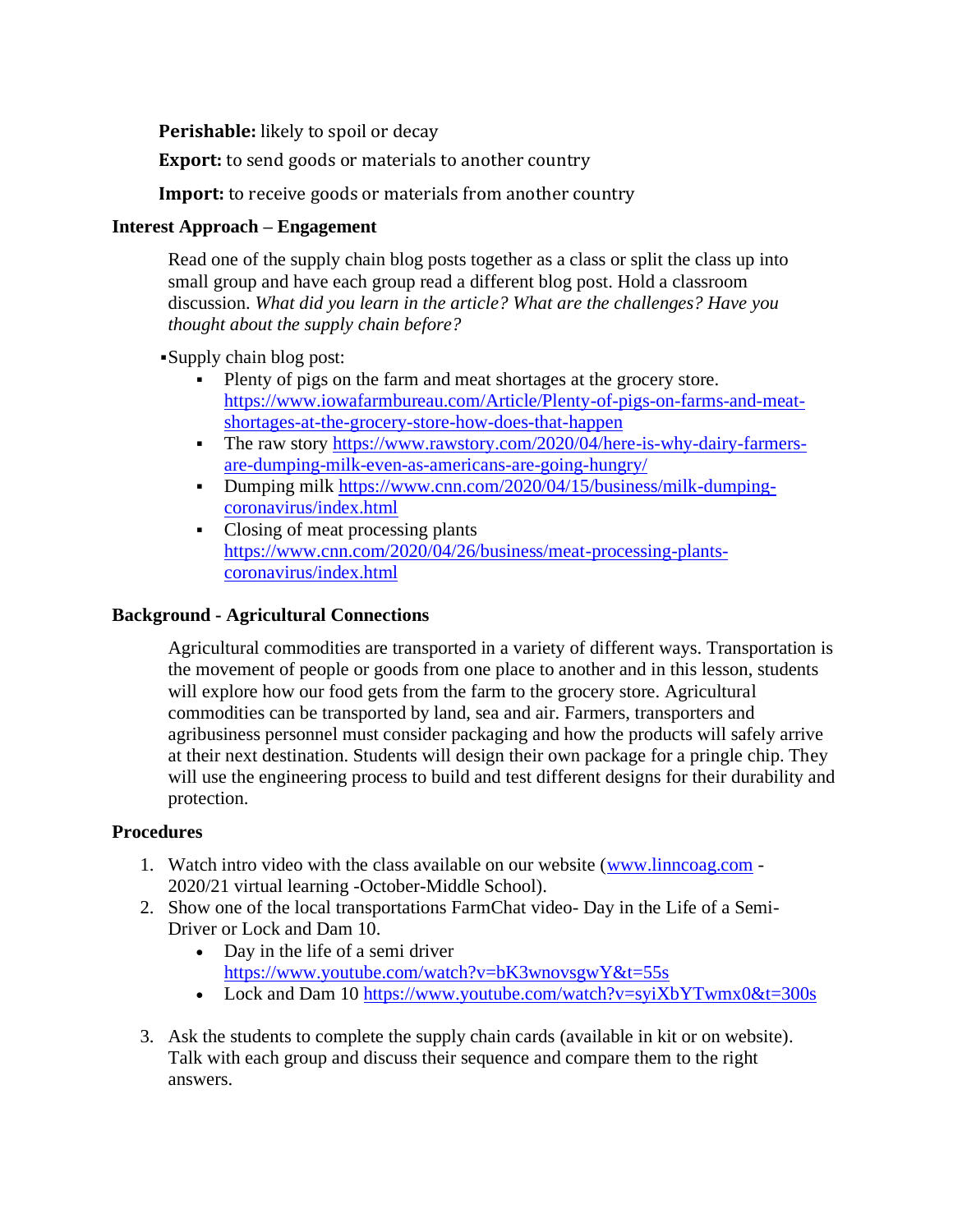- ▪Read Transportation Blog Post [https://www.linncoag.com/single](https://www.linncoag.com/single-post/2020/03/31/Modes-of-Ag-Transportation)[post/2020/03/31/Modes-of-Ag-Transportation](https://www.linncoag.com/single-post/2020/03/31/Modes-of-Ag-Transportation) as a class to review.
- 4. Instruct the students to think about how packages are made. *How do packages look different at the grocery store? Why are there different packaging designs?* A*re goods transported the same in each mode of transportation? Why is grain hauled loosely while cereal is packaged in bags, boxes and on pallets?*
- 5. PRINGLE STEM CHALLENGE: Instruct the students to create a Pringle package. The goal is to protect the pringle through transportation. Pass out the following materials: pringle, card stock, tape, cotton, scissors, etc. Give the students 10-15 minutes to build a pringle package.
- 6. If time- test the packages.
	- 1. Drop from top of a chair
	- 2. Drop an object on the package
- 7. How many pieces is your pringle in?
- 8. What are your thoughts? Lead a class discussion about transportation and packaging.
- 9. Transportation math comparisons worksheet (available in the kit or on our website).
- 10. FOOD FOR THOUGHT: Read Iowa Ag Today Middle School Edition 1: focus on pages 6 (Trade) and 8 (American Ag). *Why is trade important to the supply chain/transportation?*  [https://www.iowaagliteracy.org/page/file?path=Files%2Fwebsite%2Fiowa-ag](https://www.iowaagliteracy.org/page/file?path=Files%2Fwebsite%2Fiowa-ag-today%2FIALF_AT_MD_issue1-online.pdf)[today%2FIALF\\_AT\\_MD\\_issue1-online.pdf](https://www.iowaagliteracy.org/page/file?path=Files%2Fwebsite%2Fiowa-ag-today%2FIALF_AT_MD_issue1-online.pdf)

# **Additional resources/ activities**

# Worksheets:

- Transportation research: Ask the students to pick a mode of transportation and conduct their own research.
- Design a label worksheet: design a new label for your favorite snack.

Ag Careers:

Ag Explorer (which careers relate to transportation)<https://agexplorer.com/>

My Little Ag Me game<http://www.myamericanfarm.org/games/my-little-ag-me> FarmChat®s:

- Banana video<https://www.youtube.com/watch?v=sqHMKj04WQ0>
- CGB Grain<https://www.youtube.com/watch?v=CBwpqc-ifSw>
- Milk to store<https://www.youtube.com/watch?v=1LEGl6SF4Jc>
- Christmas tree https://www.youtube.com/watch?v= $2zF3gF36010$
- Fish transportation [https://www.youtube.com/watch?v=0](https://www.youtube.com/watch?v=0-xw5XU0PFo&index=6&list=PLiUfd658tHYMx4_LqT5GyTDyPLqIruQyb) [xw5XU0PFo&index=6&list=PLiUfd658tHYMx4\\_LqT5GyTDyPLqIruQyb](https://www.youtube.com/watch?v=0-xw5XU0PFo&index=6&list=PLiUfd658tHYMx4_LqT5GyTDyPLqIruQyb)